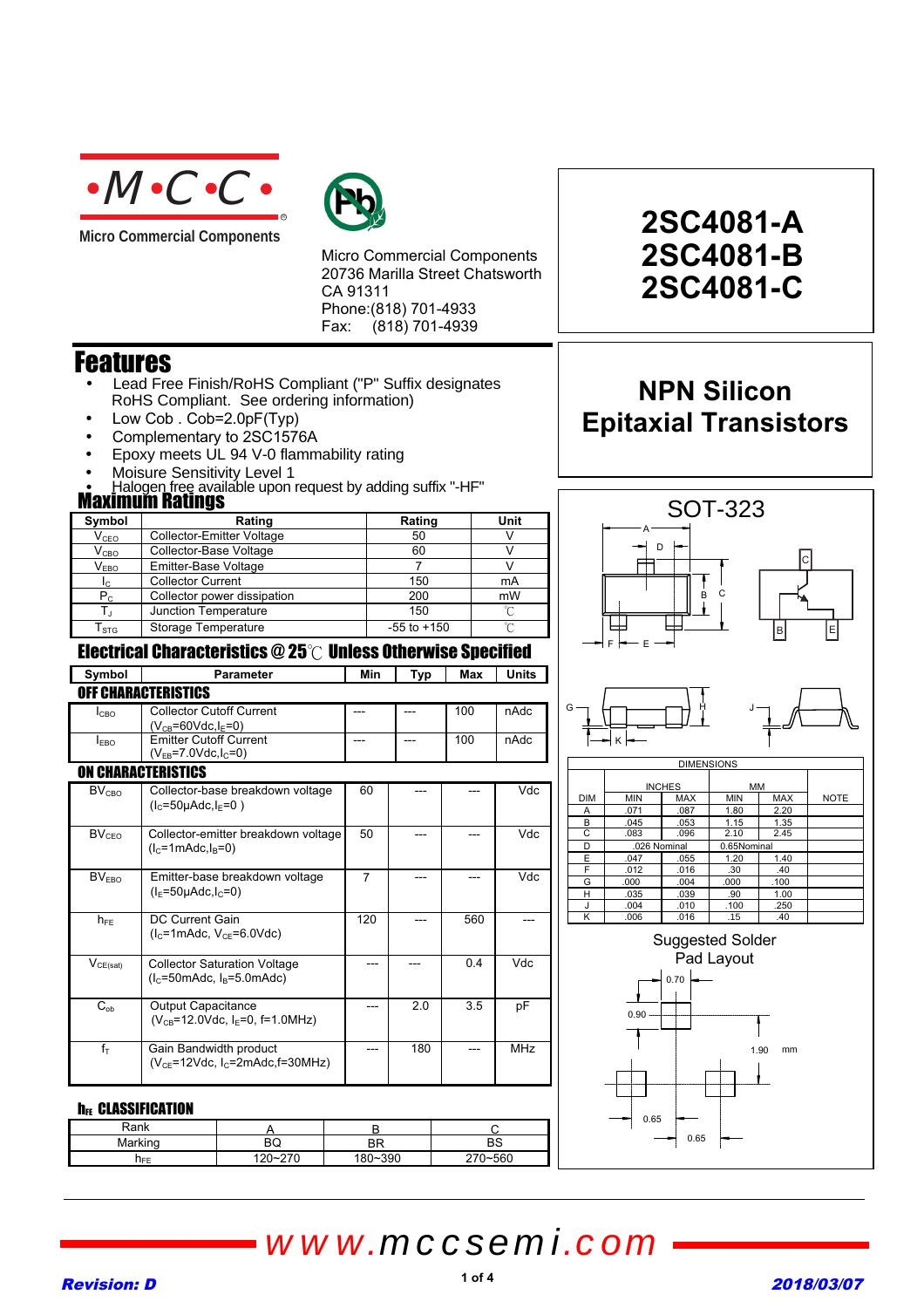

### 2SC4081

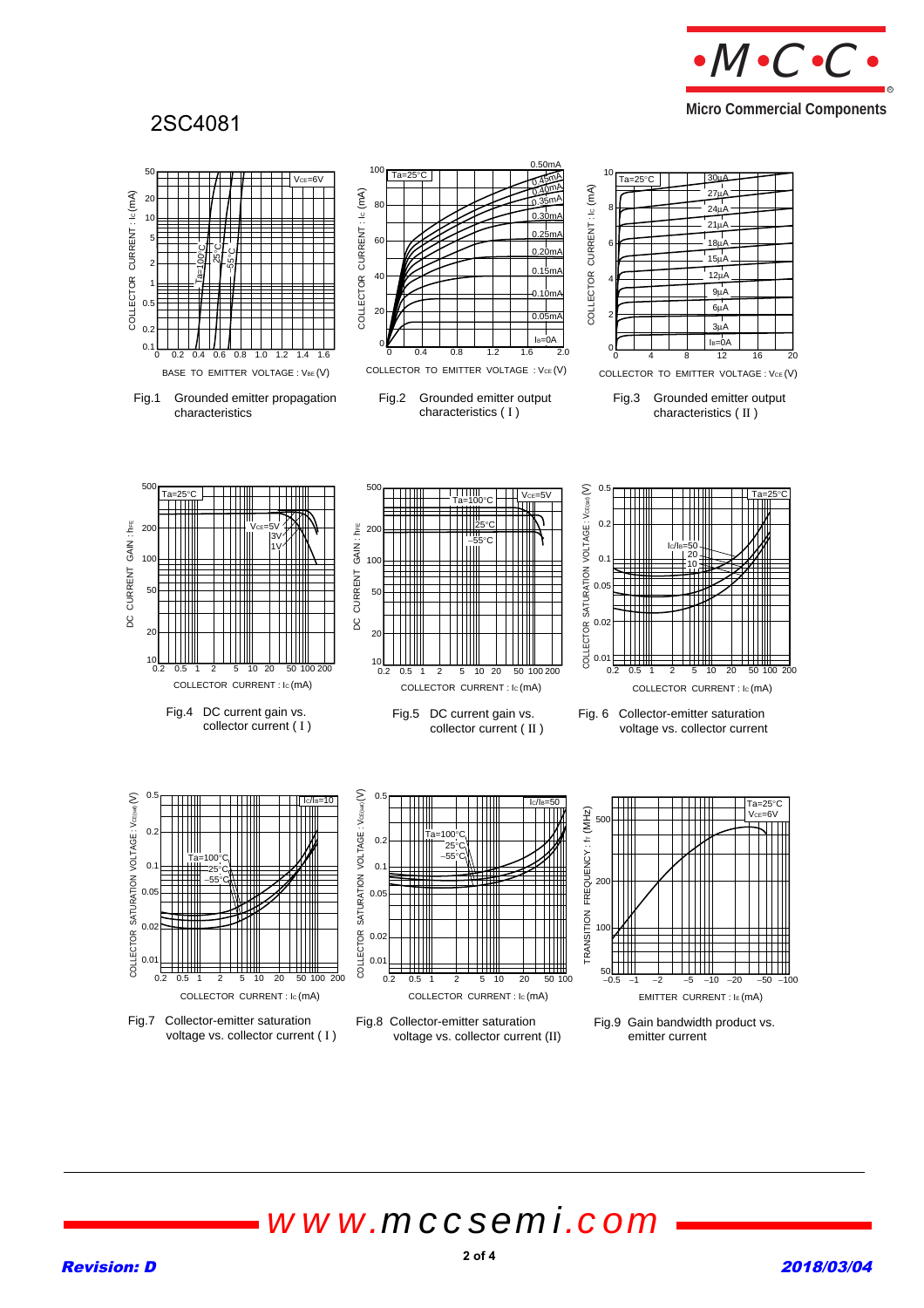

Ta=25°C<br>f=32MHz<br>Vсв=6V

### 2SC4081